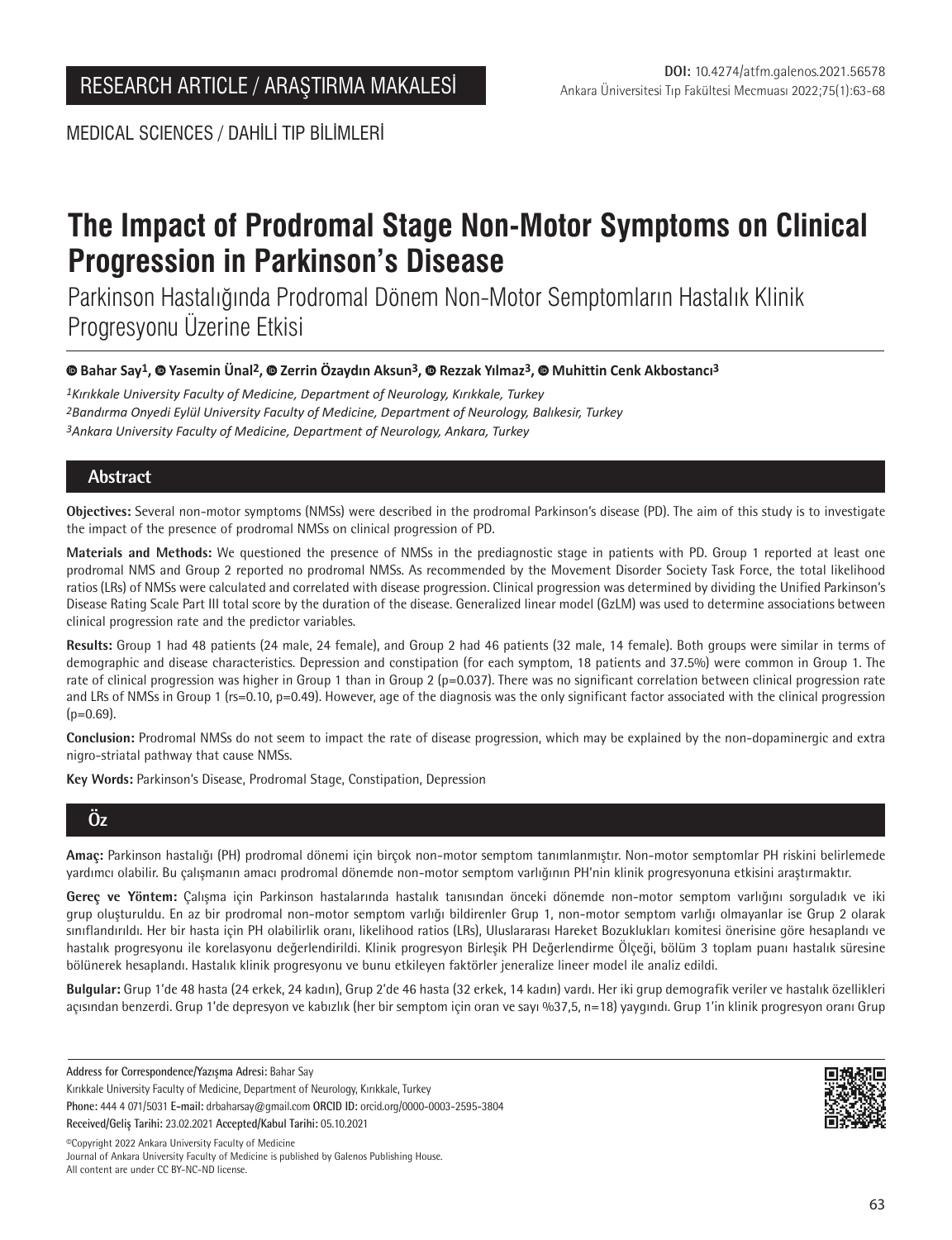2'den anlamlı olarak yüksekti (p=0,037). Grup 1'de hastalık progresyon oranı ile nonmotor semptomlara ait LRs arasında anlamlı korelasyon yoktu (rs=0,10, p=0,49). Bununla birlikte sadece hastalık tanı yaşının, klinik progresyonu etkileyen anlamlı bir faktör olduğu saptandı (p=0,69).

**Sonuç:** PH'de, prodromal dönemde non-motor semptom varlığının hastalık progresyonu üzerine etkisi görünmemektedir. Bu durum non-motor semptomların patogenezindeki dopaminerjik olmayan, ekstra nigrostriatal yolak varlığı nedeniyle de olabilir.

**Anahtar Kelimeler:** Parkinson Hastalığı, Prodromal Evre, Kabızlık, Depresyon

# **Introduction**

Parkinson's disease (PD) is diagnosed on the basis of the cardinal motor findings according to the current criteria (1). However, it is known that the degenerative process leading to PD precedes the manifestation of motor symptoms by decades, indicating a long and relatively silent pre-diagnostic period. Within this period, two stages have been described: preclinical PD (PD-specific pathology without clinical signs or symptoms) and prodromal PD (emergence of PD-related symptoms insufficient for a clinical diagnosis) (2,3).

Prodromal PD is characterized by mainly non-motor symptoms (NMSs), also referred to as markers. NMSs such as olfactory dysfunction, mood disorders, gastrointestinal and urogenital disorders, rapid eye movement (REM) sleep behavior disorder (RBD) may observed in prodromal period. These NMSs are expected to be more in motor stage of PD. When patients with PD diagnosis were followed up, it was observed that patients with motor progression reported more NMS as symptom specific. Furthermore, NMSs can affect quality of life of patients and treatment of disease like motor symptoms in PD (4-7).

Prodromal PD is a period that has attracted attention with regard to the potential use of neuroprotective/diseasemodifying therapies. Studies on prodromal PD have been shown that the presence or absence of prodromal markers is contributed to future probability of disease (8,9). Presence of marker/markers in prodromal period may also affect clinical progression Therefore, the aim of this study was to investigate the impact of prodromal NMSs on disease progression.

#### **Materials and Methods**

#### **Patients**

Ninety-six consecutive patients with idiopathic PD diagnosed according to the Movement Disorder Society (MDS) clinical diagnostic criteria for PD were selected from Movement Disorders Unit of the Department Neurology in Ankara University for this study (10). Patients with hydrocephalus, brain tumors, repetitive head trauma, prolonged use of neuroleptics that may be the cause of secondary parkinsonism, abrupt onset or gradual progression of disease symptoms, unresponsiveness to levodopa were excluded from the study. Cognitive impairment was also excluded with Mini-mental Status Examination (MMSE ≤26) to

examine self-reported prodromal NMSs (11). Ten patients did not accept to participate the study. Patients were questioned about the prodromal NMSs in a face-to-face interview. The clinical progression rate was compared between the patients with at least one prodromal NMS and those without any prodromal NMS.

#### **Clinical Assessments**

The disease severity was rated by Hoehn and Yahr staging (HYS) and MDS-Unified Parkinson's Disease Rating Scale (MDS-UPDRS) (12,13). The hospital anxiety and depression scale (HADS) and MMSE were used to evaluate the current symptoms of depression and anxiety, and the cognitive status, respectively. The rate of clinical progression was determined by dividing the UPDRS Part III (off period) score by the disease duration (14).

Demographic characteristics, education (year), age of diagnosis, disease duration since the diagnosis, treatment and comorbidities of patients, HYS, scores of UPDRS, MMSE and HADS were recorded.

### **Detection of Prodromal NMSs**

Patients were evaluated by a movement disorder specialist. Symptoms of the disease, such as constipation (difficulty in bowel emptying and/or less than three bowel movements per week), olfactory dysfunction (anosmia/hyposmia), urinary dysfunction (using the MDS-UPDRS Part I, Item 1.10), symptomatic hypotension (orthostatic dizziness), depression (according to Diagnostic and Statistical Manual of Mental Disorders (DSM-IV), RBD (by REM Sleep Behavior Disorder Screening Questionnaire), and excessive daytime sleepiness (using the MDS-UPDRS Part I, Item 1.8) were questioned in face-to-face interview for the time period before the diagnosis of PD (3,15-18). The presence of stress incontinence for more than 10 years in women was not included as a positive sign. Symptomatic hypotension resulting from intensive antihypertensive therapy was not taken into consideration (8).

Two groups were created and compared based on the reported prodromal NMSs; Group 1 consisted of patients who reported at least one prodromal NMS, and Group 2 included patients with no reported prodromal NMSs. For the prodromal NMSs that the patients reported, they were asked to report the time between the initial diagnosis of PD and the first recognition of the prodromal NMS. Clinical progression was further reevaluated between patients with one prodromal symptom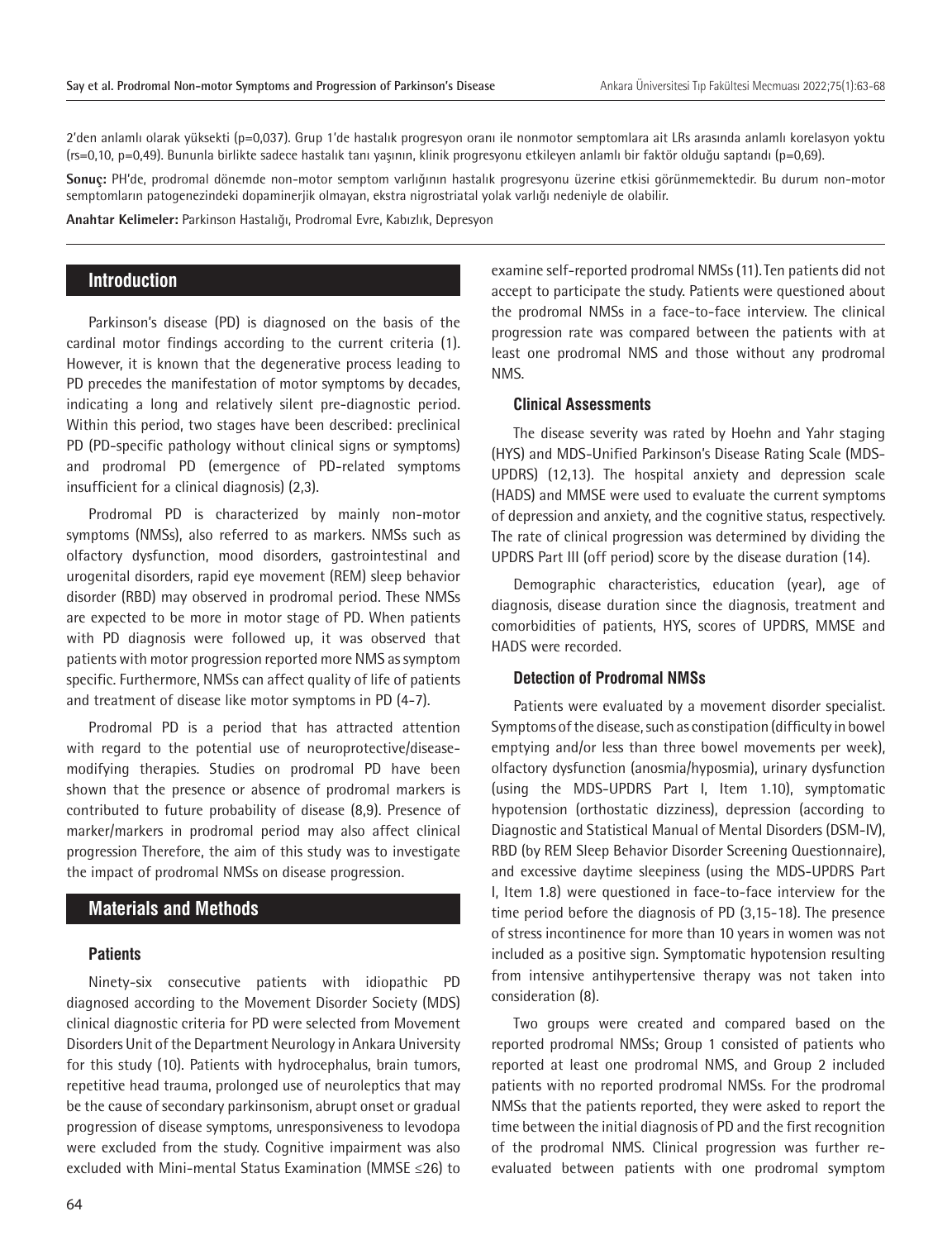(Group A) and two prodromal symptoms (Group B) and more than two prodromal symptoms (Group C) to demonstrate any additive effect of multiple symptoms.

#### **Calculation of Likelihood Ratio (LR) of Prodromal NMSs**

NMSs were determined. Each symptom has two LR values as LR+ and LR-. The meaning of LR+ is that prodromal NMS exists and the likelihood for PD increases. LR-, on the other hand, has the opposite meaning. The LR of each symptom were multiplied as stated in the published criteria for risk of PD in prodromal stage (19). For example, in the presence of constipation (LR=2.5) and depression (LR=1.6), absence of olfactory dysfunction (LR=0.40), symptomatic hypotension (LR=0.80), urinary dysfunction (LR=0.90), RBD (LR=0.89), and excessive daytime sleepiness (LR=0.86) in a patient, total LR of NMSs is 2.5 x 1.6 x 0.40 x 0.80 x 0.90 x 0.89 x 0.86=0.88.

#### **Data Analysis**

Quantitative data were expressed as mean and standard deviation for parametric variables and median (minimummaximum) for nonparametric variables. Data were evaluated according to its distribution; independent t-test was used for the data showing normal distribution, and Mann-Whitney U test was used for abnormally distributed data for the comparison of the two groups. For comparing data of more than two groups, ANOVA or Kruskal-Wallis test was used. Chi-squared test and Fisher's exact test were used to compare categorical data. The Spearman correlation test was applied to measure the direction and magnitude of the relationship between two continuous variables when the data were not normally distributed.

Generalized linear model (GzLM) was used to determine associations between clinical progression rate in the sampled population and the predictor variables group, LR of NMSs and age of diagnosis, sex. In our model fitting, we included the group as a fixed effect and LR of NMSs and age of diagnosis as covariates in GzLM. SPSS 21 (SPSS Inc., Chicago, IL, USA) program was used for data analysis. P<0.05 was regarded as significant. Power analyses were performed by G Power 3 to sample size.

# **Results**

The demographic and disease characteristics of the patients are presented in Table 1. Both groups were similar (p>0.05).

# **Prodromal NMSs, their duration before PD diagnosis, and total LR of groups**

Depression (18 patients, 37.5%) and constipation (18 patients, 37.5%) were the most common prodromal NMSs. The duration of constipation (median: 9, minimum-maximum: 2-50) and olfactory dysfunction (median: 10, minimum-maximum: 1-30) was longer than the other prodromal NMSs. The detailed information regarding prodromal NMSs are presented in Table 2.

In Group 1, LR of NMSs was median=0.09 (minimummaximum: 0.2892-44.3843) and in Group 2 (no non-motor prodromal symptom), LR of NMSs of each patient was same (median=0.16) for each patient.

# **Clinical progression rate of groups and correlation analysis between LRS and disease progression**

The rate of clinical progression was significantly higher in Group 1 [6.63±5.14 (median: 5, minimum-maximum: 11.1-23)] than Group 2  $[5.23 \pm 5.52$  (median: 3.5, minimum-maximum: 0-24)] (p=0.037).

The clinical progression rate was further evaluated according to the number of prodromal symptoms. Group A had 27 patients (56.3%), Group B had 17 patients (35.4%), and Group C had 4 patients (8.3%).

There was no significant correlation between clinical progression rate and LR of NMSs in Group 1 (rs=0.10, p=0.49).

The GzLM showed that the reason for the significant difference in clinical progression rate between the groups was not due to LRs of NMSs (p=0.69). The effect of the age of diagnosis on clinical progression rate was statistically significant (p<0.001), which explained 20.9% of the total variance (Table 3). Correlations between clinical progression (rate) and age of diagnosis are showed in Figure 1.

### **Discussion**

Although the reliability of this study based on the retrospective information of the patients was low, it was observed that the clinical progression of PD was higher in patients who reported



**Figure 1:** Scatter diagram of correlations between clinical progression (rate) and age of diagnosis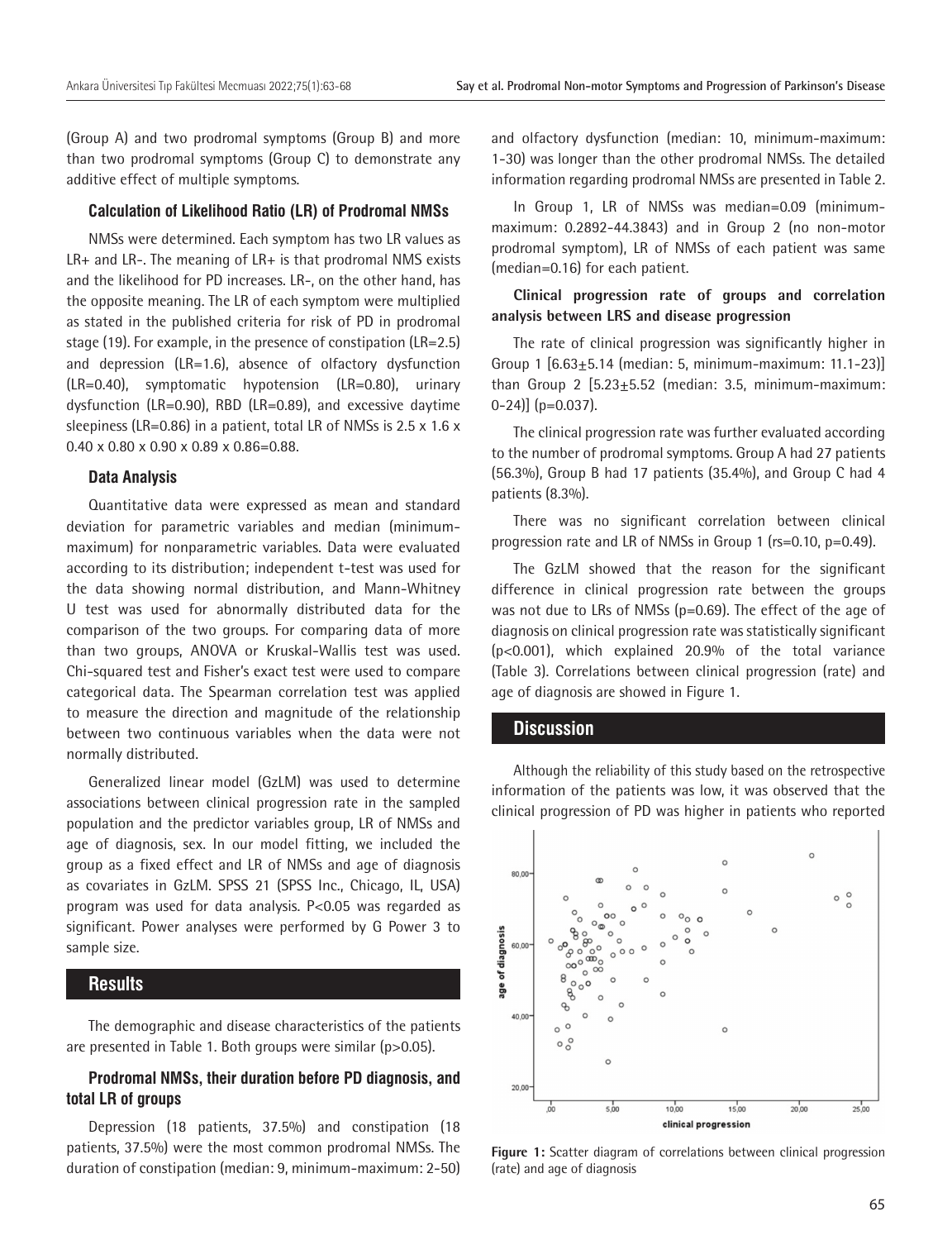NMSs in the prodromal period than those who did not report symptoms. When the factors affecting clinical progression were examined, it was found that prodromal NMS is not a factor and the age of disease diagnosis is a factor. The mean age at diagnosis was greater in patients with prodromal symptoms than the other patients. According to the literature, the rate of progression and the age at time of the diagnosis are in a known positive correlation in clinical trials, and it is also described that elder patients are at higher risk for nonmotor symptoms (5,20).

The UPDRS is a widely accepted scale for the monitoring of disease progression and identification of disease severity in PD with a chronic and progressive disease course (14). Along with the disease course, the scale also allows the monitoring of additional NMSs, mental involvement, mood changes, and existing motor findings. In the follow-up of the patients, it was seen that the disease-related disability causes an approximately 8-10-point increase in the UPDRS score per year on average. Part III of MDS-UPDRS score increases average 2.4 points per-year but annual increase of MDS-UPDRS-Part III is 1.77 points for patients who are taking dopaminergic medications. Early dopaminergic therapy has a significant effect on motor findings and progression (21). However, *in vitro*, levodopa can induce degeneration of dopaminergic neurons, but it is not clear *in vivo* (22). The change in MDS-UPDRS is longitidunal in the first 5 years and it can be used in clinical monitoring (23-25). However, score of MDS-UPDRS-Part III may be quite low in patient with early PD because of substantial percentage of patients may rate as normal their motor signs (26). The present study, accordingly, displays the clinical disease progression as a ratio of the UPDRS-Part III total score to disease duration in years, and thus evaluates the relationship between disease progression and prodromal NMSs. Comparisons were made

| Table 1: Demographic and clinic characteristics of patients |                   |                   |              |  |  |
|-------------------------------------------------------------|-------------------|-------------------|--------------|--|--|
|                                                             | Group 1<br>$n=48$ | Group 2<br>$n=46$ | p-value      |  |  |
| Age, mean $\pm$ SD                                          | $64.01 \pm 11.08$ | $63.00 + 9.6$     | 0.481        |  |  |
| Gender, n (%)                                               |                   |                   | 0.053        |  |  |
| Male                                                        | 24(50)            | 32(69.6)          |              |  |  |
| Female                                                      | 24(50)            | 14(30.4)          |              |  |  |
| Education, year, median (min-max)                           | $7.5(1-18)$       | $6(1-16)$         | 0.429        |  |  |
| Age of diagnosis, year, mean $\pm$ SD                       | $59.79 \pm 12.10$ | $57.34 \pm 11.52$ | 0.493        |  |  |
| Disease duration, year, median (min-max)                    | $3(1-18)$         | $5(1-25)$         | 0.429        |  |  |
| HYS, mean $\pm$ SD                                          | $1.71 \pm 0.67$   | $1.66 + 0.53$     | 0.827        |  |  |
| <b>UPDRS</b> score, median (min-max)                        |                   |                   |              |  |  |
| Part I                                                      | $6(1-16)$         | $6(0-22)$         | 0.360        |  |  |
| Part II                                                     | $8(0-22)$         | $9(0-26)$         | 0.603        |  |  |
| Part III                                                    | $16(7-28)$        | $21.5(10-34)$     | 0.829        |  |  |
| Part IV                                                     | $0(0-10)$         | $0(0-9)$          | 0.175        |  |  |
| Total                                                       | $35(10-71)$       | $32.5(8-69)$      | 0.531        |  |  |
| Treatment, n (%)                                            |                   |                   |              |  |  |
| Levodopa                                                    | 35 (72.9)         | 30(65.2)          | 0.419        |  |  |
| Dopamine agonist                                            | 23 (47.9)         | 27(58.7)          | 0.295        |  |  |
| Rasagiline                                                  | 23 (47.9)         | 18(39.1)          | 0.391        |  |  |
| Amantadine                                                  | 11(22.9)          | 6(13)             | 0.214        |  |  |
| DBS                                                         | 2(4.2)            | 2(4.3)            | $\mathbf{1}$ |  |  |
| MMSE score, mean $\pm$ SD                                   | $28.3 \pm 1.9$    | $29 + 1.41$       | 0.394        |  |  |
| HADS score, median (min-max)                                |                   |                   |              |  |  |
| Anxiety                                                     | $1.5(0-14)$       | $1(0-8)$          | 0.079        |  |  |
| Depression                                                  | $2.5(0-15)$       | $2(0-16)$         | 0.109        |  |  |
| Co-morbidities, n (%)                                       |                   |                   |              |  |  |
| HT                                                          | 15(31.2)          | 12(26.1)          | 0.580        |  |  |
| <b>DM</b>                                                   | 11(22.9)          | 6(13)             | 0.214        |  |  |
| <b>CVD</b>                                                  | 6(12.5)           | 4(8.7)            | 0.550        |  |  |

p<0.05 significant

SD: Standard deviation, min: Minimum, max: Maximum, HYS: Hoehn and Yahr Stage, UPDRS: Unified Parkinson disease scale, MMSE: Mini-mental status examination, HADS: Hospital anxiety and depression scale, HT: Hypertension, DM: Diabetes mellitus, CVD: Cardiovascular disease, DBS: Dried blood spot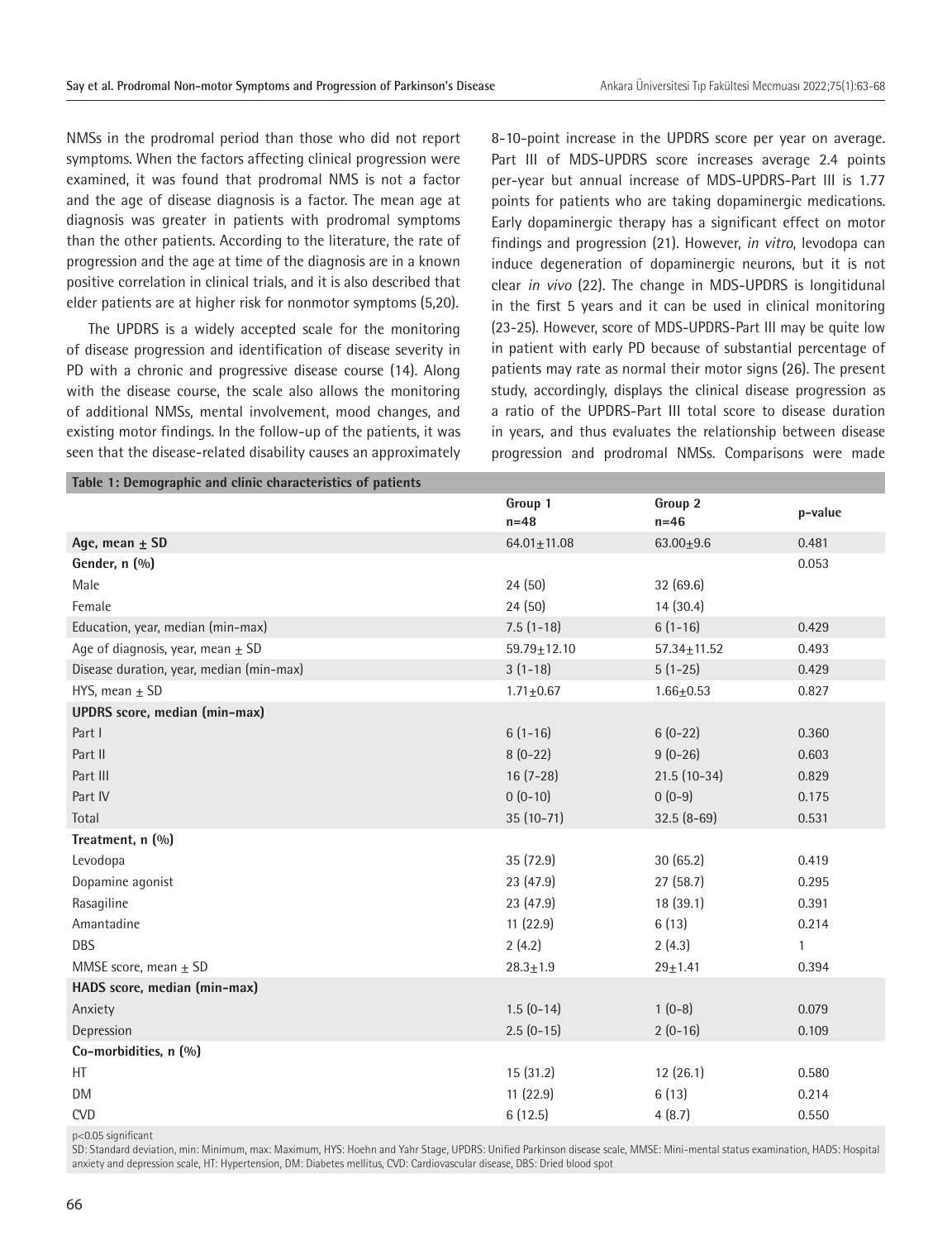between two similar groups in terms of dopaminergic treatment that may affect UPDRS-Part III and comorbid conditions that may contribute to clinical progression of the disease. It has been previously reported that cardiovascular risk factors, including hypertension, and diabetes affect motor feature severity in PD (23,27,28). However, baseline UPDRS scores of patients were not known. Furthermore UPDRS-Part III scores may be seen low because of early-stage patients with PD.

Prodromal NMSs have recently become the focus of attention. The studies, to investigate the presence of prodromal NMSs in patients with PD are limited in the literature and the reported symptom rate varies due to the variety and differences in symptoms. The rates were 88.4% in a study by Swallow et al. (29) that evaluated RBD, hyposmia, depression, and constipation; 69% in a study by Walter et al. (30) that evaluated hyposmia, parosmia, depression, anxiety, dysphoria/personality change, vivid dreams, RBD, constipation, bowel incontinence, bladder urgency, sexual dysfunction, and excessive sweating; 98% in a study by Gaenslen et al. (31) that evaluated 19 NMSs, including color vision disorders, sleep disturbances, anosmia, or hyposmia, autonomic dysfunction, psychiatric complaints, and cognitive changes; and 90.3% in a study by Durcan et al. (32) that made use of NMS Questionnaire. The present study investigated NMSs, and identified a higher number of patients who reported no such symptoms. This condition may be attributed subjective assessing method (retrospective clinical interview to detect of NMSs, even after a long disease history) In another study, in

| before the diagnosis of disease |                       |                                                 |  |  |  |
|---------------------------------|-----------------------|-------------------------------------------------|--|--|--|
| Symptom                         | <b>Total</b><br>n(90) | Symptom duration*,<br>year, median<br>(min-max) |  |  |  |
| Constipation                    | 18(37.5)              | $9(2-50)$                                       |  |  |  |
| Olfactory dysfunction           | 13(27.1)              | $10(1-30)$                                      |  |  |  |
| Urinary dysfunction             | 1(2.1)                | $2(1-7.8)$                                      |  |  |  |
| Symptomatic hypotension         | 9(18.8)               | $2(1-10)$                                       |  |  |  |
| Depression                      | 18 (37.5)             | $4.5(1-17)$                                     |  |  |  |
| <b>RBD</b>                      | 12(25)                | $2(1-7.8)$                                      |  |  |  |
| Excessive daytime sleepiness    | 3(6.2)                | $2(1-2)$                                        |  |  |  |

**Table 2: Prevalence of prodromal NMSs and median duration** 

RBD: Rapid eye movement sleep behavior disorder, PD: Parkinson's disease \*in the prodromal period

| Table 3: Generalized linear model results |                   |                 |                     |  |  |  |
|-------------------------------------------|-------------------|-----------------|---------------------|--|--|--|
| Parameter                                 | b                 | SE              | p-value             |  |  |  |
| Intercept                                 | $-6.744$          | 2.4622          | 0.006               |  |  |  |
| Group 1                                   | 1.373             | 1.0121          | 0.319               |  |  |  |
| LR non-motor                              | 1.009             | 0.0941          | 0.694               |  |  |  |
| Age of diagnosis<br>Sex                   | 0.209<br>$-0.274$ | 0.0412<br>0.997 | $< 0.001*$<br>0.784 |  |  |  |
| $*_{p<0.05}$                              |                   |                 |                     |  |  |  |

LR: Likehood ratio, b: Regression coefficient, SE: Standard errors, Group 1; reported prodromal NMS

a large study population, prodromal features were questioned retrospectively by survey, and the rate of symptom reporting was low and the patients reported more cardinal motor features in the diagnosis of the disease (33). In the present study, constipation was the most common prodromal NMS with the longest duration, and olfactory dysfunction was another long-standing symptom, consistent with the literature (23). However, it has been previously reported that hyposmia is the most common NMS among PD patients both before and after diagnosis followed by constipation in a meta-analyses study (34). Constipation is an early non-motor manifestation of PD to occur years ago (more than 20 years) before major cardinal motor findings (35). Depression is also a common symptom before and after diagnosis in patients with PD, and the second most common symptom in the present study (36). Patients reporting with a single symptom were recorded at a higher rate. According to published data, the co-occurrence of multiple symptoms in the prodromal period is more frequently encountered in individual patients rather than the occurrence of a single symptom (31).

Risk factors and prodromal markers have an important role in the diagnosis of PD in the prodromal period. Over time, there was an increase in the number of defined risk and prodromal markers for the prodromal period. Finally, the markers included diabetes mellitus (Type II), global cognitive deficit, physical activity and, low plasma urate level in men was added and predictive value (LR) for each was determined (19). However, in our knowledge and literature research, the effect of non-motor features, which many patients do not recognize, on the clinical progression is a subject that has not been studied sufficiently. Therefore, although there is no significant relationship, this study is thought to create a different perspective on prodromal NMSs. The reason for the lack of a relationship between NMSs and disease progression may be the presence of non-dopaminergic and extra nigrostriatal pathway pathology in the pathogenesis of NMS (37,38).

# **Study Limitations**

The main limitation of this study was the retrospective questioning and reporting of frequently observed, but limited number of prodromal NMSs. However, we aimed to provide objective data by giving the LR value determined by MDS to each prodromal marker reported by the patients. We also evaluated the disease progression rate with the last UPDRS part III score and disease duration.

# **Conclusion**

Prodromal NMSs do not seem to impact the rate of disease progression, which may be explained by the non-dopaminergic and extra nigro-striatal pathway that cause NMSs. However, age of the diagnosis may a significant factor associated with the clinical progression. Future studies with more robust and